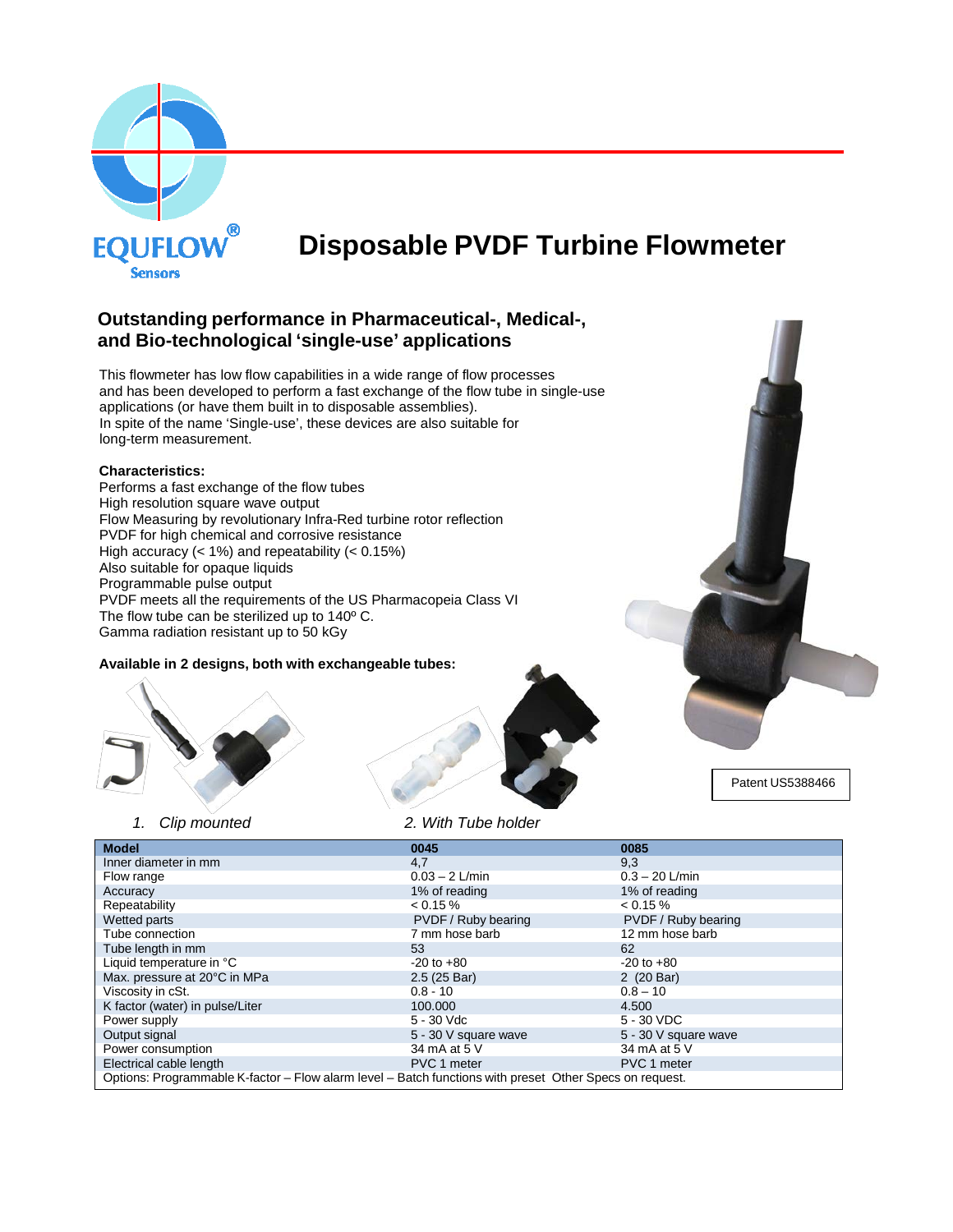

# **Technical Specifications: Exchangeable PVDF Flowmeter 0045 and 0085**

# **Description:**

The Flowmeter has low flow capabilities in a wide range of flow processes. The exchangeable turbine flowmeters are designed to perform a simple and fast exchange of the Turbine flowtube in single use applications, especially for the Pharmaceutical and Biotech industries. Together with the IR- opto electronics, the flowmeter produces an accurate pulse signal, proportional to the flow, which can easily be transmitted and processed.

Electronics available for 5 Vdc or 5-30 Vdc.

The PVDF Turbine Flowmeter is available in two versions, **Clipmounted** and **Tubeholder**.

# **Availability**:

Two models are available:

• Clipmounted, if exchanging the tube occurs infrequently

• Use the Tubeholder if a more solid device is desired and exchanging the tube occurs infrequently

# **Sterilization of the Turbine tube is possible with**:

- Gamma irradiation up to 50kGy
- CIP / SIP
- Autoclave
- ETO

| General Process specifications with water at 20 °C / 68 °F |                        |                        |
|------------------------------------------------------------|------------------------|------------------------|
| model >                                                    | 0045                   | 0085                   |
| Flowrange L/min                                            | $0.03 - 2.0$           | $0.3 - 20.0$           |
| Accuracy $+/-$ in % of reading                             | 1.5                    | 1.5                    |
| Repeatability in %                                         | 0.15%                  | 0.15%                  |
| <b>Wetted Parts</b>                                        | PVDF with ruby bearing | PVDF with ruby bearing |
| Process connections                                        | 8 mm hose barb         | 12 mm hose barb        |
| Max Liquid temperature °C / F                              | 80/176                 | 80/176                 |
| Max pressure Bar                                           | 25                     | 20                     |
| Average Impulse /ltr @ linear range                        | 95000                  | 4800                   |
| Average linear flowrange                                   | 100 - 1500 ml/min      | 1 - 18 L/min           |
| Recommend Pre Filter µm                                    | 100                    | 100                    |
| <b>Std Connection cable</b>                                | 1 mtr / 3.2 Ft         | 1 mtr / 3.2 Ft         |

Clipmounted Model



Tubeholder Model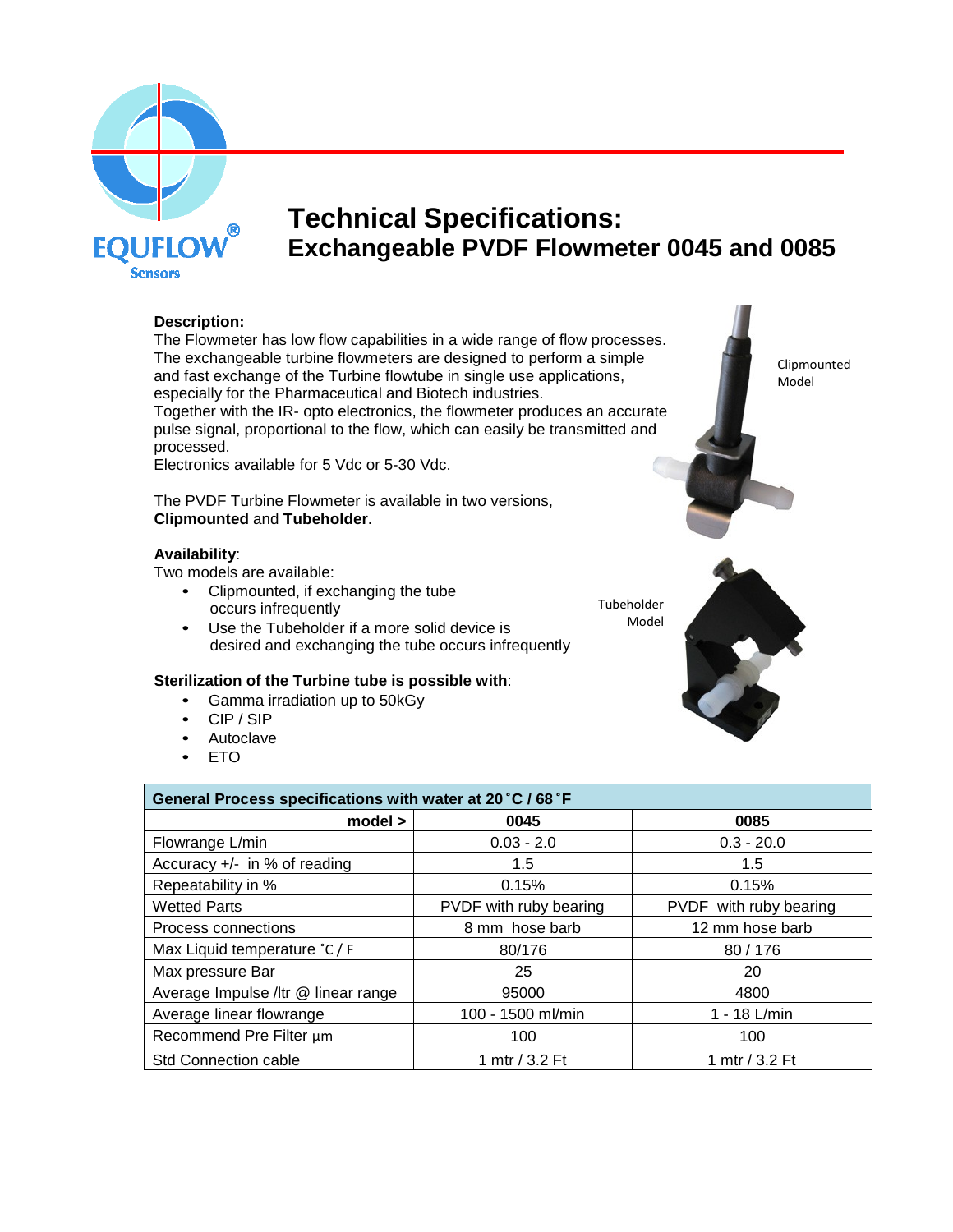

# **Technical Specifications: Exchangeable PVDF Flowmeter 0045 and 0085**



| <b>Electrical data</b>                                                                     |                   |                    |                   |
|--------------------------------------------------------------------------------------------|-------------------|--------------------|-------------------|
|                                                                                            |                   |                    |                   |
| Power supply version:                                                                      | 5 Vdc             | 24 Vdc             | Tubeholder 24 Vdc |
| Current consump.                                                                           | $11.5 \text{ mA}$ | 9.2 <sub>m</sub> A | $9.2 \text{ mA}$  |
| Reversed polarity of DC                                                                    | ves               | no                 | yes               |
| Voltage peak 1 sec max                                                                     | $12$ Vdc          | 36 Vdc             | 36Vdc             |
| Output Short to ground                                                                     | $4.9 \text{ mA}$  | $2.4 \text{ mA}$   | 4.9 mA            |
| Output signal                                                                              | NPN square wave   | Same               | Same              |
| <b>Caution:</b>                                                                            |                   |                    |                   |
| If connecting sensor to different electronics like PLCs, an external resistor is required. |                   |                    |                   |
| See image above [RX]                                                                       |                   |                    |                   |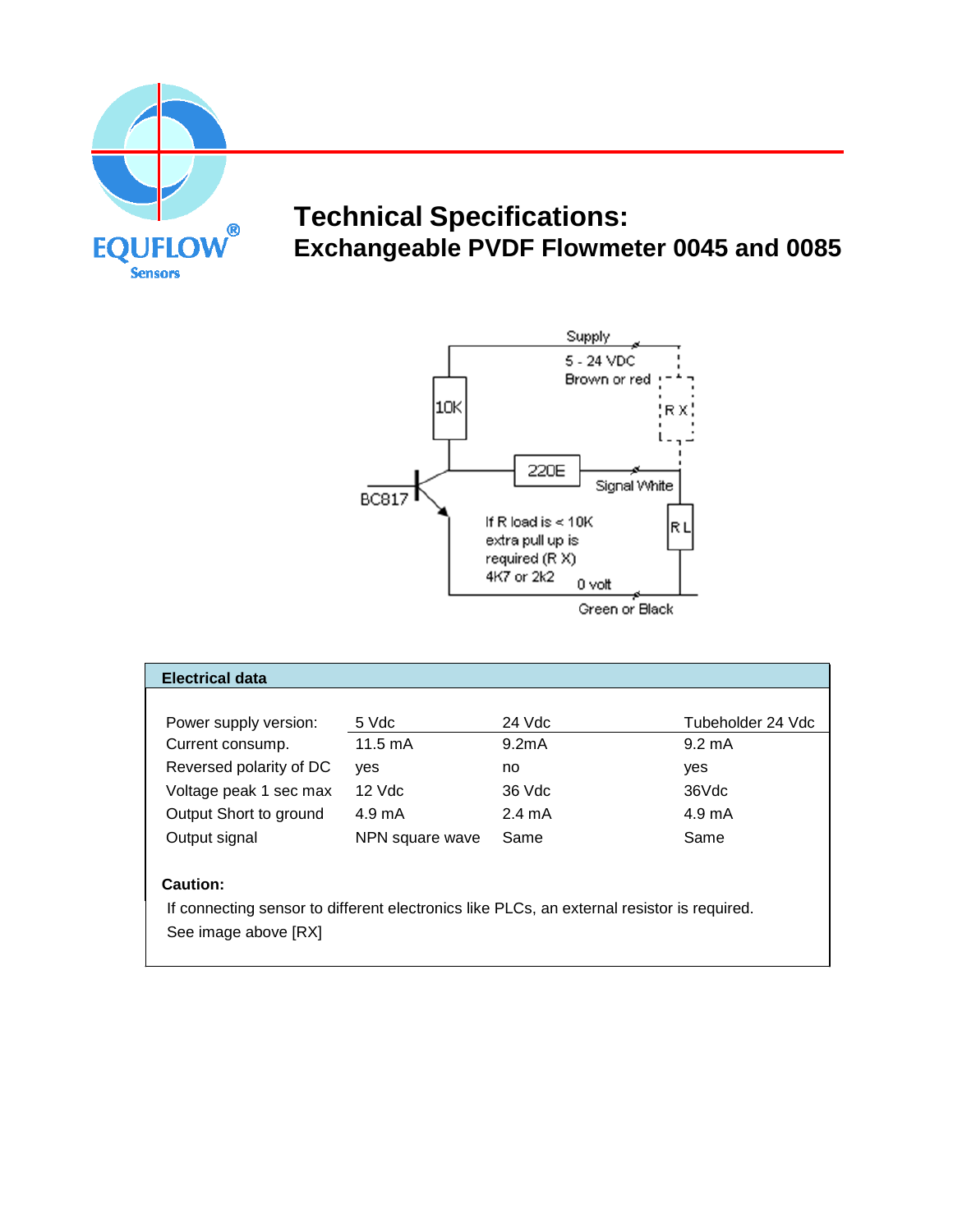

# **Technical Specifications: Exchangeable PVDF Flowmeter 0045 and 0085**

# **Recommendations before use:**

- Check flow direction (arrow on sensor)
- De-aerate the system with gentle pressure before starting the system
- Check for leakage after system start
- Never clean the sensor with compressed Air
- Check chemical resistance of wetted parts
- Avoid influence by direct sunlight on the flowmeter



| <b>Dimensions in mm</b> | 0045 Hose Barbs | 0085 Hose Barbs |
|-------------------------|-----------------|-----------------|
|                         | 52              | 62              |
|                         | 15              | 20              |
|                         |                 | 20              |
|                         | 60              | 67              |
|                         | 36              | 36              |
|                         | 46              | 46              |
|                         |                 | 12              |
|                         | 4.5             |                 |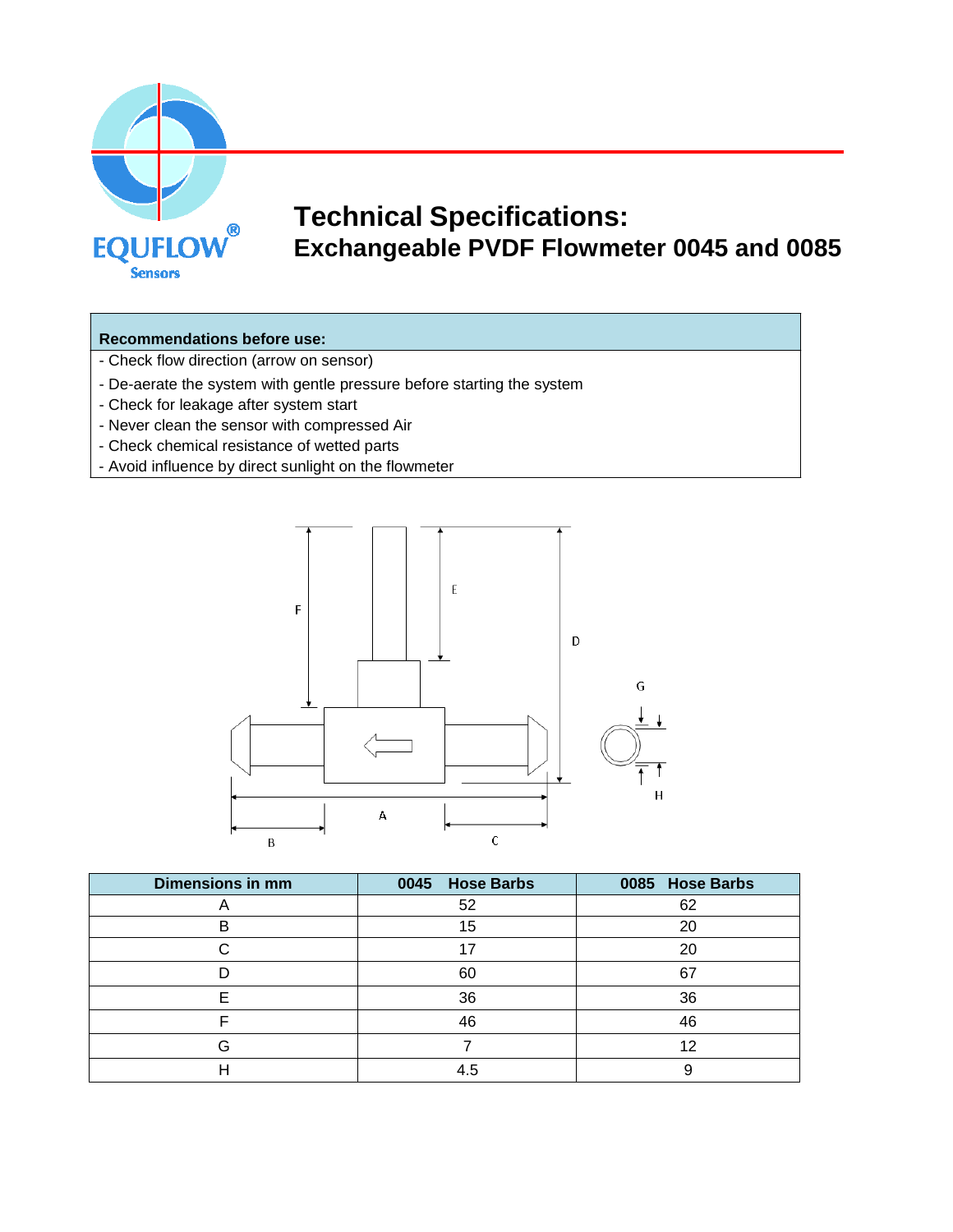

#### **K-factor - with water 20 ̊ C / 68 ̊ ̊ F ̊**

The K-factor is the amount of impulses per volume, measured with water at 20 ̊ C / 68 ̊F ̊



# **Effects on K factor at higher viscosities:**

A higher liquid viscosity affects the measuring performance of the Flowmeter significantly. Depending on the viscosity, the turbine needs a higher flow to start spinning, while the K factor will be lower (this is easily adjustable).

| Tests with a water / Glycerin solution show following average effects: |
|------------------------------------------------------------------------|
|------------------------------------------------------------------------|

| <b>Glycerin concentration (weight)</b> | Viscosity       | Density $g/cm^3$ |
|----------------------------------------|-----------------|------------------|
| 65%                                    | 15 mPas         | 1.16             |
|                                        | model PVDF 0045 | model PVDF 0085  |
| Turbine rotor starts spinning at       | 250 ml/min      | 400 ml/min       |
| linear signal from                     | 900 ml/min      | $7$ I/min        |
| Average K factor deviation vs. water   | $-11%$          | -17%             |

Recommendation:

Any liquid other then water should be tested first to determine the effect on K factor calibration.

### **Mounting direction of the turbine tube:**

The flowmeter can only be used in 1 direction.

On the flowtube, the middle section shows an arrow with the right flow direction.

The exchangeable flowtube for use with the Tubeholder does not show an arrow, but you can identify the right direction in 3 ways:

- 1. The Tube only fits in one direction in the tube holder
- 2. If you look into the tube, the white rotor shows the outlet.
- 3. Looking at the tube, the biggest ring profile shows the outlet side.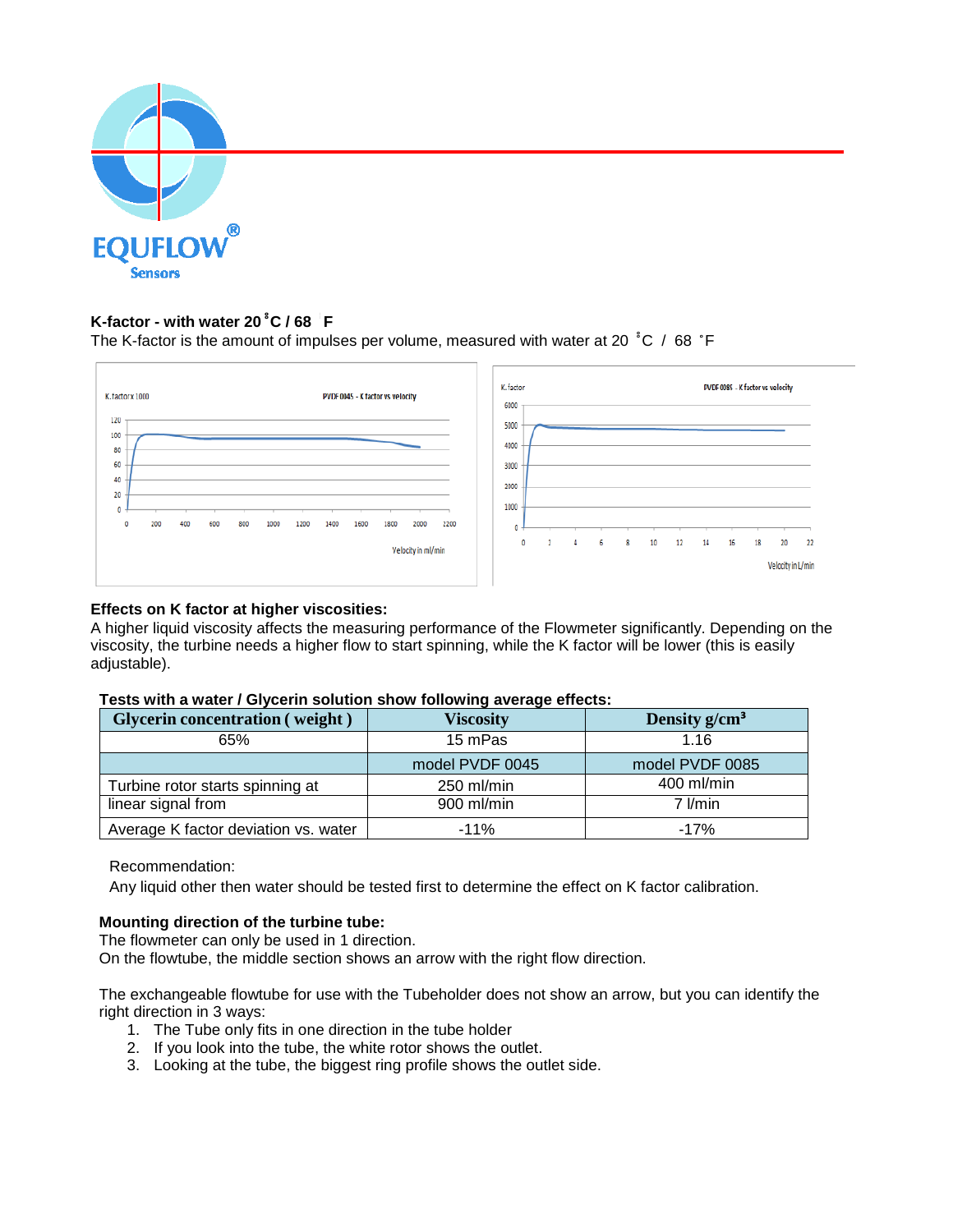

# **Effects caused by temperature influence on the electronics:**

Recommended max temperature of 80 °C / 176 °F to protect the electronic IR sensor.

A short (max 30 minutes) higher temperature (max 120 °C / 248 F), however, will not cause any damage.

### **Effects caused by temperature on max pressure:**

The PVDF flowtube maintains its resistance at a continuous medium temperature of 150 °C / 302 °F. At higher temperatures, a lower max pressure is recommended according to the table 'Pressure rating according DIN 2401'

# **Effects caused by temperature influence on the K-Factor**

At higher medium temperature, the K factor will heighten due to a lower viscosity of the material. Depending on the kind of material and viscosity, we recommend re-calibrating the K factor every time. For more extensive information about material properties, visit our web[site at www.hp-na.co](http://www.hp-na.com/)m, or email [info@hp-na.com.](mailto:info@hp-na.com)

| <b>Pressure rating according DIN 2401</b>                                                        |                                 |  |
|--------------------------------------------------------------------------------------------------|---------------------------------|--|
| Temperature in °C / °F                                                                           | Tensile strength at 23 C / 73 F |  |
|                                                                                                  | <b>PN10</b>                     |  |
| $-40/ -40$                                                                                       | 100%                            |  |
| 0/32                                                                                             | 100%                            |  |
| 10/50                                                                                            | 100%                            |  |
| 20/68                                                                                            | 100%                            |  |
| 30/86                                                                                            | 80%                             |  |
| 40 / 104                                                                                         | 70%                             |  |
| 50 / 122                                                                                         | 60%                             |  |
| 60/140                                                                                           | 50%                             |  |
| 70 / 158                                                                                         | 45%                             |  |
| 80/176                                                                                           | 40%                             |  |
| 90 / 194                                                                                         | 35%                             |  |
| 100 / 212                                                                                        | 35%                             |  |
| 110 / 230                                                                                        | 30%                             |  |
| 120 / 248                                                                                        | 30%                             |  |
| 130 / 266                                                                                        | 25%                             |  |
| Example pressure rating: At 20 °C PVDF 0085 is 20 bar (table 1)<br>At 80 °C PVDF 40% = max 8 bar |                                 |  |

#### **Regulations and Certifications:**

#### **Material specifications:**

| Name of Material                                                                                           | PVDF Solef 1008 /0001                  |
|------------------------------------------------------------------------------------------------------------|----------------------------------------|
| Chemical name                                                                                              | Homopolymer<br>Polyvinylidene Fluoride |
| Density                                                                                                    | 1.78 $q/m3$                            |
| Water absorption<br>(24 h at 23 °C/73 °F)<br>Composition of Ruby bearing is Synthetic<br>AL203 monocrystal | $< 0.04\%$ - ISO 62<br>(method 1)      |

#### **EU regulations:**

| Directive 2002/95/FC                                                                                                                                            |                                             |  |
|-----------------------------------------------------------------------------------------------------------------------------------------------------------------|---------------------------------------------|--|
| RoHS - restriction of Hazardous substances in<br>Electrical equipment<br>Wherein Hg - Pb - Cr(VI) and PBB - PBDPE<br>are below 0.1%<br>and Cd is below $0.01\%$ |                                             |  |
| WEEE and CE                                                                                                                                                     |                                             |  |
| KTW recommend                                                                                                                                                   | Plastics for drinking<br>water applications |  |

#### **US Regulations:**

| US CONEG       | Wherein the sum of Pb<br>- Cd - Cr - Hg shall not<br>exceed 100 ppm |
|----------------|---------------------------------------------------------------------|
| FDA            | 21 CFR 177.2510(a)                                                  |
| USP            | Class VI                                                            |
| UL Standard 94 | Flammability of plastic<br>materials Class V-0                      |

| <b>Other International Regulations</b> |                          |
|----------------------------------------|--------------------------|
| GADSL                                  | Does not contains        |
|                                        | prohibited of Declarable |
|                                        | substances.              |

#### **TSE/BSE Statement:**

This product is manufactured according to a chemical polymerization process that does not involve any substance of animal or biological origin. *Source: Solvay.*